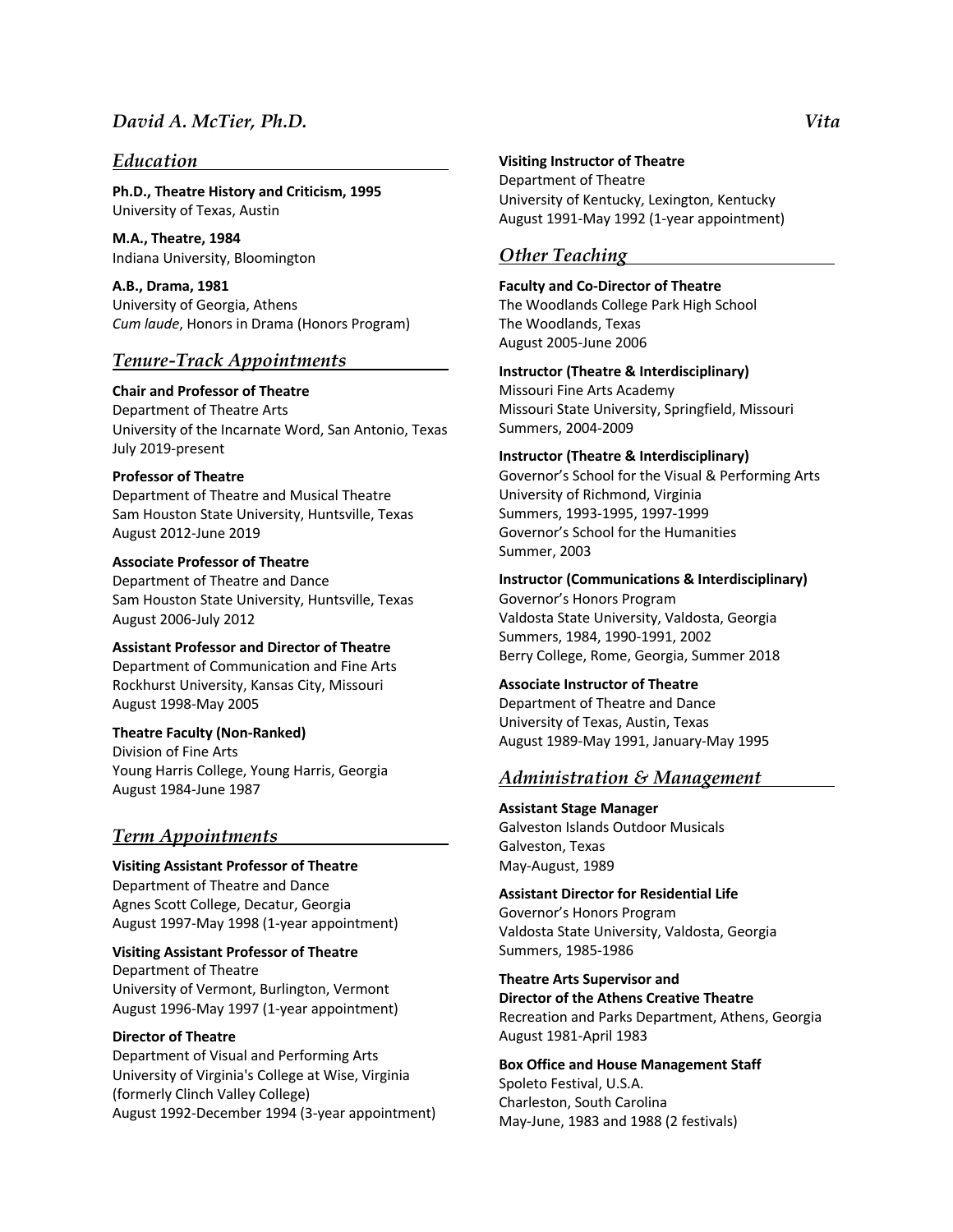### *Directing*

#### **UIW Theatre, San Antonio, Texas, 2019-2021**

*All Hail Hurricaen Gordo* by Mensch *Here and Beyond* (devised) *Tartuffe* by Moliere (postponed by Covid) *Living Out* by Loomer

**Unity Theatre, Brenham, Texas, 2018** *Visiting Mr. Green* by Baron

**Babeș-Bolyai University, Cluj, Romania, 2017** *The Fantasticks* by Jones and Schmidt

#### **Sam Houston State University, 2006-2018**

*The Curious Incident of the Dog…* by Stephens *The Government Inspector* by Gogol/Hatcher *Cardenio* by Greenblatt and Mee *Men with Broken Hopes* by Grabovci/McTier *Machinal* by Treadwell *The Trojan Women* by Euripides *Dying for It* by Buffini *Comedy of Errors* by Shakespeare *Into the Woods* by Sondheim and Lapine *Big Love* by Mee *Waiting for Godot* by Beckett *Macbett* by Ionesco *Scenes from an Execution* by Barker *Bug* by Letts *Woyzeck* by Buchner

#### **National Theatre of Kosovo, 2012**

*Njerëz Me Shpresa Të Thyera* by Grabovci

#### **Woodlands College Park High School, 2005-2006**

*Wings* by Kopit *A Midsummer Night's Dream* by Shakespeare

#### **Rockhurst University, 1998-2005**

*A Lie of the Mind* by Shepard *Dead Man Walking* by Robbins *Reckless* by Lucas *LOST* (devised) *Time Flies* by Ives *Valparaiso* by DeLillo *A Streetcar Named Desire* by Williams *I of the Beholder* (devised) *A Midsummer Night's Dream* by Shakespeare *Scenes from an Execution* by Barker *A Funny Thing Happened on the Way to the Forum* by Shevelove, Gelbart & Sondheim *The Day Room* by DeLillo *Sainte-Carmen of the Main* by Tremblay *Hamlet* by Shakespeare

#### **Agnes Scott College, 1998**

*Mama Drama* by Ayvazian, Daley, Farrell, et al.

#### **University of Virginia's College at Wise, 1992-1994**  *Love Letters* by Gurney

*Self-Torture and Strenuous Exercises* by Kondoleon *Jack … To Tell a Tale or Two* (devised) *Flesh and Blood* by Thomas *America Hurrah!* by van Itallie *Servant of Two Masters* by Goldoni, adapted by Cone *Landscape of the Body* by Guare *Tartuffe* by Moliere

**Actors' Guild of Lexington, Kentucky, 1992**  *The Rehearsal* by Noble (premiere)

**University of Kentucky, 1991-1992**  *The Foreigner* by Shue *Ubu Raw!* (devised, loosely based on Jarry's *Ubu Roi*)

#### **At-Random Theatre, Univ. of Texas, 1989-1991**

*M* (devised, loosely based on Moliere's *The Miser*) *The Day Room* by DeLillo *Some Things You Need To Know …* by Larson & Lee

**Galveston Island Outdoor Musicals, 1989**  *Stage Directions* by Horowitz

#### **Young Harris College, 1984-1987**

*One for the Road* by Pinter *You Can't Take It With You* by Hart and Kaufman *'dentity Crisis* by Durang *Buried Child* by Shepard *Crimes of the Heart* by Henley *Baby with the Bathwater* by Durang *The Dining Room* by Gurney *The Crucible* by Miller *The Miser* by Moliere *Summer Brave* by Inge *A Life in the Theatre* by Mamet *Hansel and Grethel* (adapted by McTier) *A Company of Wayward Saints* by Herman *Dracula* by Deane and Balderstone

#### **Athens Creative Theatre, 1981-1983**

*The King and I* by Rodgers and Hammerstein *You Can't Take It With You* by Hart and Kaufman *Our Town* by Wilder *The Fantasticks* by Jones and Schmidt *Three for You and Me* (adapted by McTier) *The Robber Bridegroom* by Uhry and Waldman *The Importance of Being Earnest* by Wilde

**Georgia Governor's Honors Program, 1981** *America Hurrah!* by van Itallie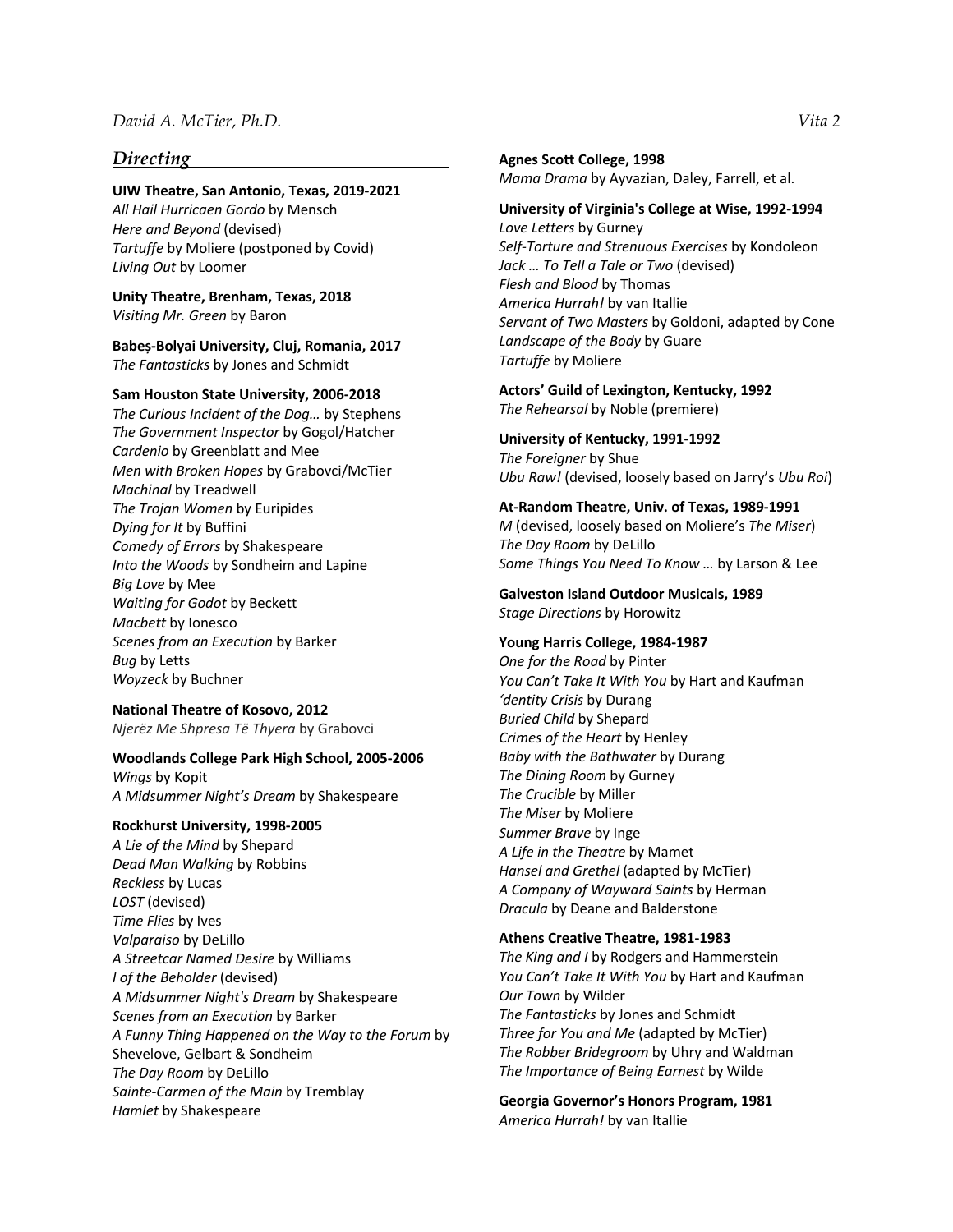### *Production Dramaturgy*

**Classical Theatre Company, Houston, 2014** *The Importance of Being Earnest* by Wilde

**Sam Houston State University, 2012**  *Spring Awakening* by Sheik and Sater

**Ensemble Theatre, Houston, 2009 -2011** *LOTTO* by Roquemore *The African-American Shakespeare Company's Cinderella* by AASC *Stick Fly* by Diamond

### *Dramaturgy: Produced Adaptations*

*A Midsummer Night's Dream*  Motlow State Community College, 2018 The Woodlands College Park High School, 2005 Rockhurst University, 2001

*Much Ado about Nothing*  Farragut High School, Knoxville, 2012 Johnson County Community College, 2003

*Comedy of Errors*  Sam Houston State University, 2011

*Richard III*  Johnson County Community College, 2011

*Hamlet*  Rockhurst University, 1998

### *Dramaturgy: Other*

**Kennedy Center, Dramaturgy Intensive, 2016** MFA Playwrights Workshop

**Sam Houston State University, 2006-2007** lobby display for *Twelfth Night* lobby display for *The Best Little Whorehouse in Texas* lobby display for *The White Rose* lobby display for 50th Anniversary

*Follies (Concert Narrative)* produced by Heartland Men's Chorus, 2001

### *Criticism/Adjudication*

**Juror, 2012 Festivali Teatri Ndryshe**  Podujeva, Kosovo, July, 2012

**Reader, 2012 Junior Faculty Development Program** American Councils of International Education, Kosovo

**Reader, 2012 Paula Vogel Playwriting Award** Represented KCACTF Region 6 on National Panel **Reader, 2011 National Undergrad Scholar Awards** Represented KCACTF Region 6 on National Panel

**Texas UIL One-Act Play Critic Judge**  Zone and District Judge, 2008-2011, 2017

**Texas UIL One-Act Play Clinician**  Sam Houston State University, 2006-present Conroe ISD, 2009 & 2011

**Adjudicator/Selector, Texas Thespians**  Austin and Houston Area, 2009

**Reader, National Playwrights Conference**  Eugene O'Neill Theater Center, 2005

**National Critics Institute Faculty Fellowship**  Eugene O'Neill Theater Center, July, 2004

**Irene Ryan Preliminary Respondent**  KCACTF Region 6 Festivals, 2006 & 2014

**Irene Ryan Preliminary Judge**  KCACTF Region 5 Festivals, 1999-2004

**KCACTF Respondent** Region 6, 2014 Region 5, 1998-2005 Region 4, 1986, 1993-1994, 1997

**Peer Reviewer, Baker University, Kansas**  Theatre Season, 1999-2000

**Auditioner, Georgia Governor's Honors Program**  Theatre Auditions: 1981-1983, 1985-1987, 1998

**Consultant, The Kentucky Chautauqua**  Lexington, Kentucky, 1992

**Adjudicator, Georgia Theatre Conference**  Community Theatre Festival, 1985

### *Papers & Publications*

**Breaking Borders for** *Broken Hopes* LMDA Annual Conference Mexico City, Mexico. June 2021

*SHqIP: The Vietnam Project* European Association for American Studies University of Craiova, Romania. September 2016

### *A Crisis In Criticism: A Defense Of Two "Postmodern" Productions*

Ph.D. Dissertation, University of Texas at Austin, Oscar Brockett, Supervisor, June 1995

*Postmodern Reinventions Of Shakespeare*  American Culture/Popular Culture Conference Convention, Louisville, Kentucky, March 1992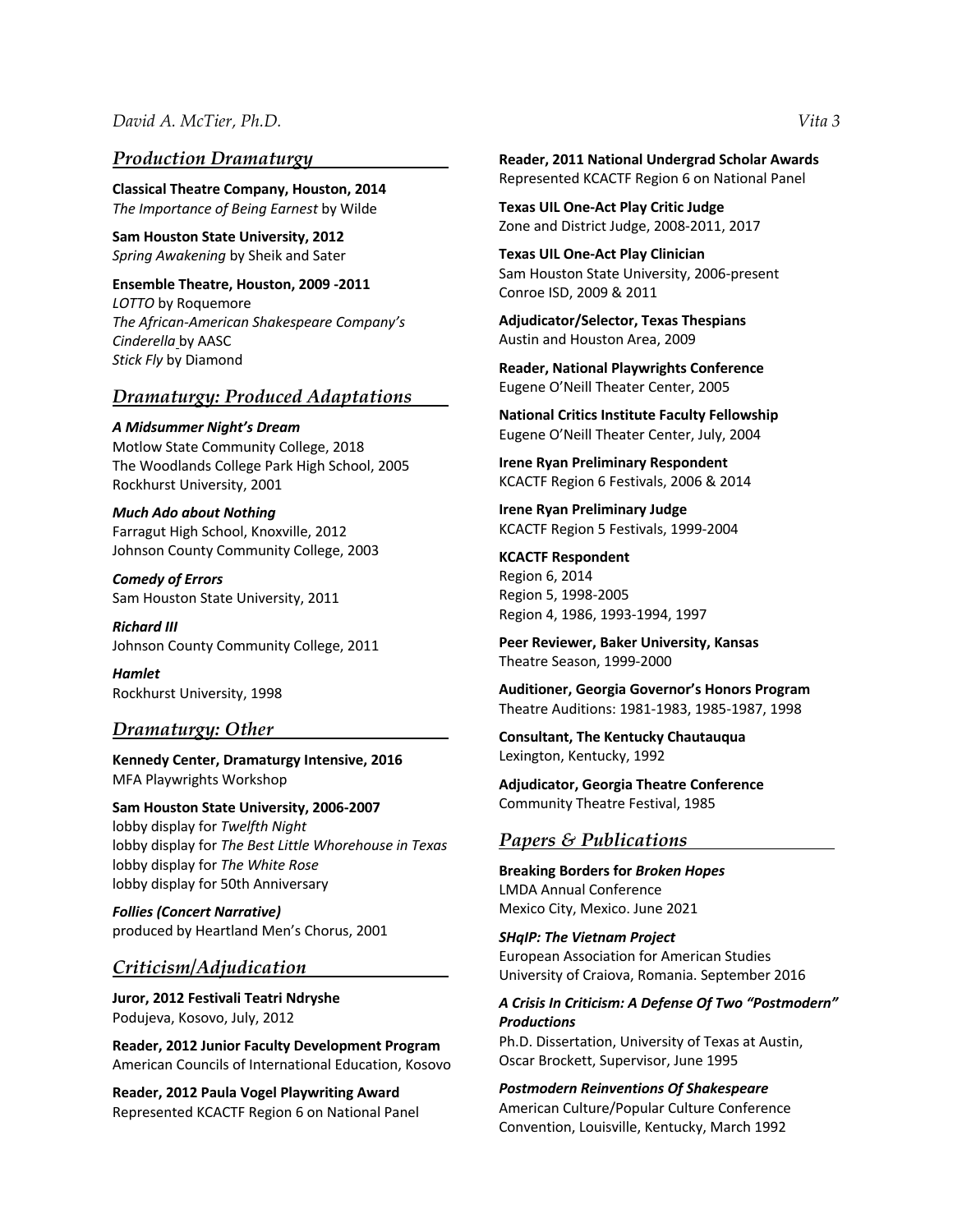*Postmodern Currents in Recent Productions of Shakespeare's Hamlet* 

Southwest Theatre Conference, Dallas, Texas November 1990

*Lee Breuer: Trans-Cultural Theatre Theatre Insight*, Volume I, Number 2, Spring 1989

*The Emergence of London's Illegitimate Theatres during the Early Eighteenth Century*  M.A. Thesis, Indiana University. Leigh Wood, Supervisor, December 1984

#### *Drama Certification and Georgia's Solution: The Drama Specialist*

A.B. Honors Thesis, University of Georgia. Faye Head, Supervisor, May 1981

#### *Conference Presentations*

**Shifting Pedagogical Gears: Techniques for Approaching Historical Research with Students** 2020 ATHE Conference (Virtual)

**Dare to Act…Literally! Theatre to Transform** 2014 Fulbright Annual Conference, Washington, DC

**Tabletop Puppetry** 2014 Region 6 KCACTF Festival, Shreveport

**Fulbright Scholar Program** 2013 Region 6 KCACTF Festival, Shreveport

**Puppet Making**  2013 USITT Southwest Symposium, Huntsville

### **Differentiated Instruction**

2012 KETNET (Kosovar Teachers of English Network), Ministry of Education, Prishtina, Kosovo

**Production Dramaturgy: A Director and Designer-Friendly Approach**  2009 Region 6 KCACTF Festival, San Marcos

**The Dramaturg's Toolbox**  2008 Region 6 KCACTF Festival, Huntsville

**Got IT? Use IT! Instructional Technology for Better Classes and Rehearsals**  2008 Region 6 KCACTF Festival, Huntsville

**"Differentiating" History**  2007 Region 6 KCACTF Festival, Tulsa

**New Directions: Creating Multi-Media Performance**  2007 Southwest USITT Symposium, Houston

**Another Way To Work: Developing New Plays**  2005 Mid-America Theatre Conference, Kansas City **Dramaturgy and the Development of New Work** 2005 Region 5 KCACTF Festival, St. Louis

**If I Can't Spell It or Pronounce It, How Should I Know What It Is? A Forum on Dramaturgy** 2004 Region 5 KCACTF Festival, Denver

**Digital Video Editing** 2003 Region 5 KCACTF Festival, Cedar Falls

**Writing the Collaborative Play (Panelist)**  2002 Region 5 KCACTF Festival, Lincoln

**Using PowerPoint and Online Resources to Enhance Instruction and Rehearsals**  2001 Region 5 KCACTF Festival, Overland Park

**Issues in Teaching**  2001 Region 5 KCACTF Festival, Overland Park

**Old Dogs, New Tricks: A Forum on Teaching**  2000 Region 5 KCACTF Festival, Sioux Falls

#### *Acting*

**Heartland Men's Chorus, Folly Theatre, 1999-2002**  Narrator in *Follies* Emcee in *Swing! Swing! Swing!*

**On-The-Brink Theatre, Kansas City, 2000**  Aristocrat in *The Blue Room* by Hare

**University of Virginia's College at Wise, 1993-1994**  Andy in *Love Letters* by Gurney Carl in *Self Torture & Strenuous …* by Kondoleon Capt. Holahan in *Landscape of the Body* by Guare

**At-Random Theatre, University of Texas, 1990-1991**  Titivillus in *Mankind* (anonymous) Inspector in *Great Xpectations* (devised)

**University Theatre, University of Texas, 1988-1989**  Jereiah Jip in *Man Is Man* by Brecht Menelaus in *The Trojan Women* by Euripides

**Galveston Islands Outdoor Musicals, 1989**  Lorenzo Zavala in *The Lone Star* by Green

**Young Harris College, 1985-1987**  Nick in *One For The Road* by Pinter Witch in *Hansel And Grethel* (company-adapted)

**Indiana University, 1983-1984**  Senex in *A Funny Thing Happened …* by Sondheim Alibius in *The Changeling* by Middleton & Rowley

**University of Georgia, 1977-1978**  Jed in *Dark of the Moon* by Richardson Liver-Lips Louie in *Guys And Dolls* by Loesser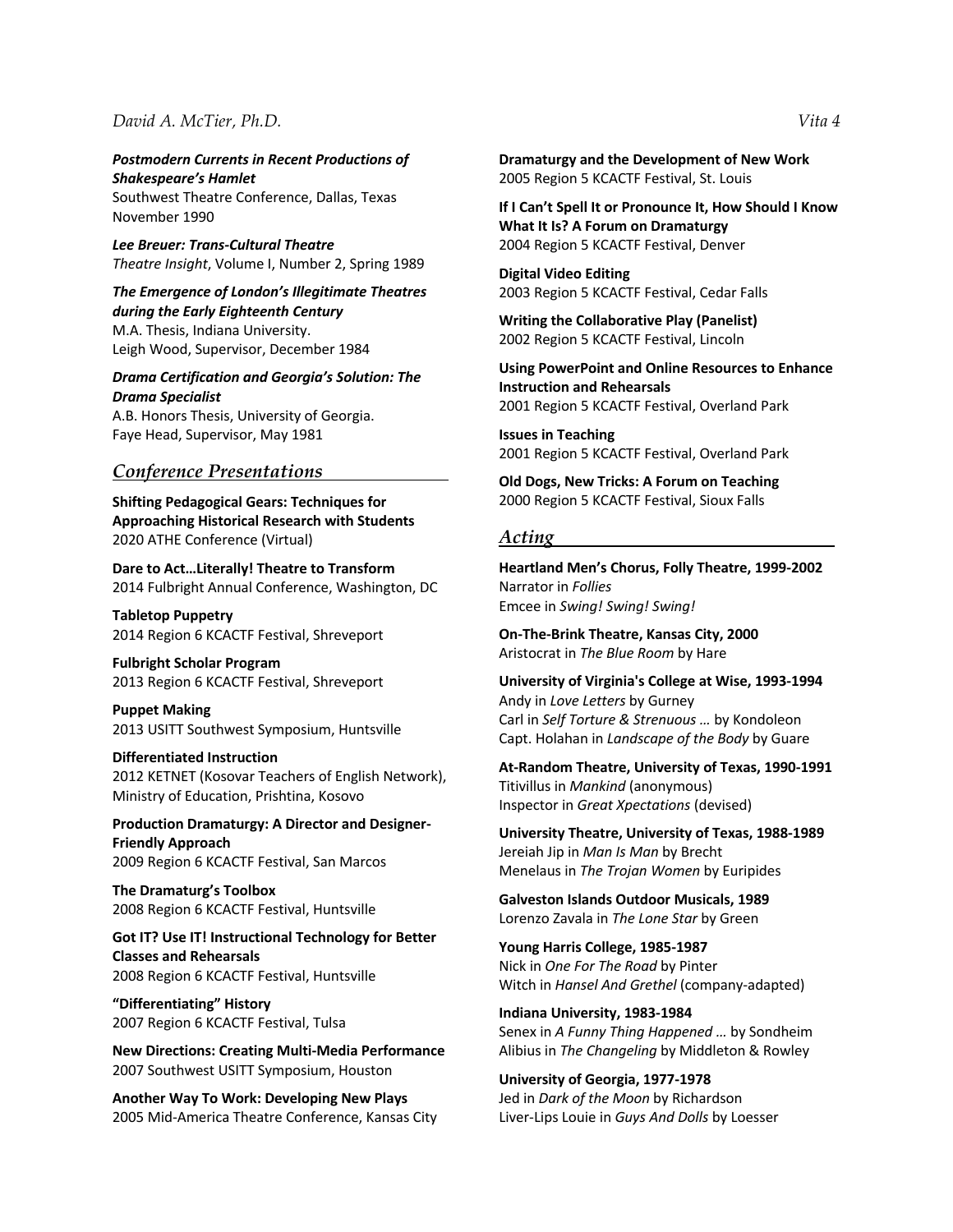### *Costume Design*

**Young Harris College, 1984-1986**  *The Crucible* by Miller *Summer Brave* by Inge *A Company of Wayward Saints* by Herman

### *Musical Direction & Accompaniment*

**Athens Creative Theatre, 1981** *You're A Good Man, Charlie Brown* by Gesner/Schultz

### *Image Design/Projections*

**International Thespians Festival, 2007**  *Magic* (Opening Presentation)

**The Woodlands High School, 2007**  *Into the Woods* by Sondheim

**Rockhurst University, 2002-2003**  *LOST* (devised) *Valparaiso* by DeLillo *I of the Beholder* (devised)

### *Sound Design*

#### **Sam Houston State University, 2007-present**

*The Government Inspector* by Gogol/Hatcher *Cardenio* by Greenblatt and Mee *The Trojan Women* by Euripides *Big Love* by Mee *Scenes from an Execution* by Barker *Quake* by Marnich

#### **Rockhurst University, 2001-2003**

*A Lie of the Mind* by Shepard *Dead Man Walking* by Robbins *LOST* (company-developed) *Reckless* by Lucas *The Glass Menagerie* by Williams (sound editing) *Valparaiso* by DeLillo *Top Girls* by Churchill (sound editing) *A Midsummer Night's Dream* by Shakespeare

### *Scene Design*

**Woodlands College Park High School, 2005-2006**  *Anything Goes* by Porter *A Midsummer Night's Dream* by Shakespeare

**Rockhurst University, 2003-2004**  *Dead Man Walking* by Robbins *LOST* (company-developed)

**University of Virginia's College at Wise, 1992**  *Flesh And Blood* by Thomas *Servant of Two Masters* by Goldoni, adapted by Cone *Landscape of the Body* by Guare *Tartuffe* by Moliere

**Young Harris College, 1984-1986**  *Cinderella* (company-developed) *Dracula* by Deane and Balderstone

**Athens Creative Theatre, 1982-1983**  *The King and I* by Rodgers and Hammerstein *The Robber Bridegroom* by Uhry and Waldman

### *Other Theatre Activities*

**Participant, 2010 National Puppetry Conference**  O'Neill Theatre Center, Waterford, Connecticut

**Webmaster**  KCACTF Region 6, 2008-2011 (www.kcactf6.org)

**Regional Workshop Coordinator** KCACTF Region 6 Festival, 2008

**Coordinator, Overnight Play Festival**  KCACTF Region 6 Festival, 2008

**Faculty Sponsor, Alpha Psi Omega**  Sam Houston State University, 2007-2014

**Kennedy Center American College Theater Festival, Region 5, 2003-2005**  Student Dramaturgy Coordinator

**Regional Advisory Committee** KCACTF Region 5, 2003-2005

**Participating Director, 24-Hour Play Festival**  2005 Region 5 KCACTF Festival, St. Louis

**Region Coordinator, Virginia High School League**  Region D One-Act Play Festival, 1992-1994

**Editorial Staff,** *Theatre Insight* University of Texas, 1989-1991

**State Auditions Coordinator (Georgia)** Southeastern Theatre Conference, 1985, 1986

**Publicity Coordinator** University Theatre, Indiana University Graduate Assistantship, 1983-1984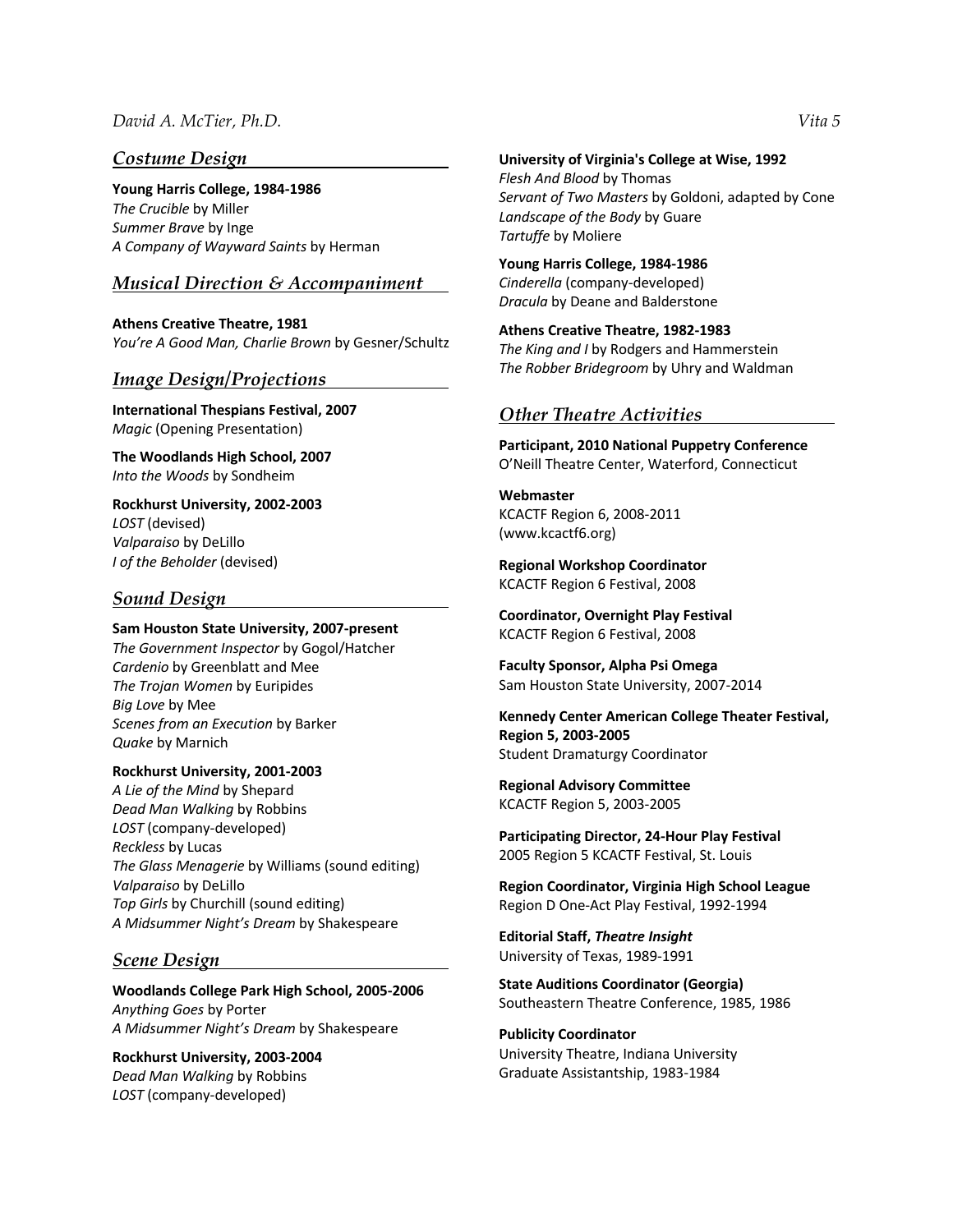### *Fulbright Program*

**2016-2017 U.S. Fulbright Scholar to Romania** National University of Theatre and Film, Bucharest University of Bucharest, Bucharest Babeș-Bolyai University, Cluj

**Romanian Selection Committee, 2017** Romanian-U.S. Fulbright Commission Bucharest, Romania

#### **U.S. Fulbright Peer Review Committee (Balkans)**

Council for International Exchange of Scholars Three-year appointment, 2012-2014

**U.S. Fulbright Peer Reviewer (International)** Poland, 2013-2017; Pakistan, 2015

**Consultant, 2013 Pre-Departure Orientation** Fulbright Scholars & Students: Europe & Eurasia

**2012 U.S. Fulbright Scholar to Kosovo** Faculty of Drama, University of Prishtina, Kosovo

### *Honors, Grants & Awards*

**KCACTF National Awards (Hilton Worldwide)** 2019 Distinguished Direction, *The Curious Incident…* 2015 Distinguished Director of a Play, *Machinal*

#### **KCACTF Regional Productions**

*The Curious Incident…*, "Invited Production" 2019 Region 6 Festival, Abilene *Machinal*, "Invited Production" 2014 Region 6 Festival, San Angelo *LOST*, "Invited Production," 2004 Region 5 Festival, Denver *I of the Beholder*, "Showcase Production," 2002 Region 5 Festival, Lincoln

#### **KCACTF Regional Awards**

Directing, *The Curious Incident…*, Region 6, 2018 Directing, *Machinal*, Region 6, 2014 Directing, *The Trojan Women*, Region 6, 2013 Directing, *A Lie of the Mind*, Region 5, 2005 Set Design, *LOST*, Region 5, 2003 Collaborative Development of New Work, *LOST*, Region 5, 2003 Sound Design, *A Midsummer Night's Dream* Region 5, 2001

#### **2013 ATHE Innovation in Teaching Prize**

Association of Theatre in Higher Education KCACTF Region 6 Recipient

**KCACTF National Faculty Fellowship, 2004** National Critics Institute O'Neill Theatre Center

**2015 NEH Summer Institute** "American Muslims: History, Culture, and Politics" The George Washington University, DC

**Who's Who in America, 2008** 

**Who's Who Among America's Teachers 2004, 2005, 2006** 

**Morton Brown Enticement Scholarship, 1988**  Department of Theatre, University of Texas

**Outstanding Young Men of America, 1984** 

**Who's Who In American Colleges & Universities** University of Georgia, 1981

**Phi Kappa Phi Honor Society, 1981**  University of Georgia

**Byron Warner Memorial Award, 1981** Department of Music, University of Georgia

**BIFTAD Honor Society, 1979** Department of Music, University of Georgia

### *University Service*

### **Sam Houston State University** COFAMC Writing Enhanced Committee, Chair, 2018 Core Curriculum Assessment Committee, 2017-2020 Faculty Senate, 2013-2016 Faculty Affairs Sub-Committee, 2013-2016 Writing Enhanced Committee, 2016 (ad hoc) Fulbright Campus Representative, 2013-2016 Core Curriculum Assessment Committee, 2008-2011 Faculty Advisor, Alpha Psi Omega, 2007-2014

#### **Rockhurst University**

Undergraduate Curriculum Committee, 1999-2002 Faculty Advisor, Rockhurst Players, 1998-2005

### *Student Workshops Presented*

#### **Alexander Technique**

2012 Faculty of Arts, University of Prishtina, Kosovo 2011-2012 Texas Thespians Festival, Houston 2009-2010 Texas Thespians Festival, Corpus Christi 2009-2013 Super UIL Conference, Huntsville 2007 Theatrefest, TETA, Houston 2007 Missouri Fine Arts Academy